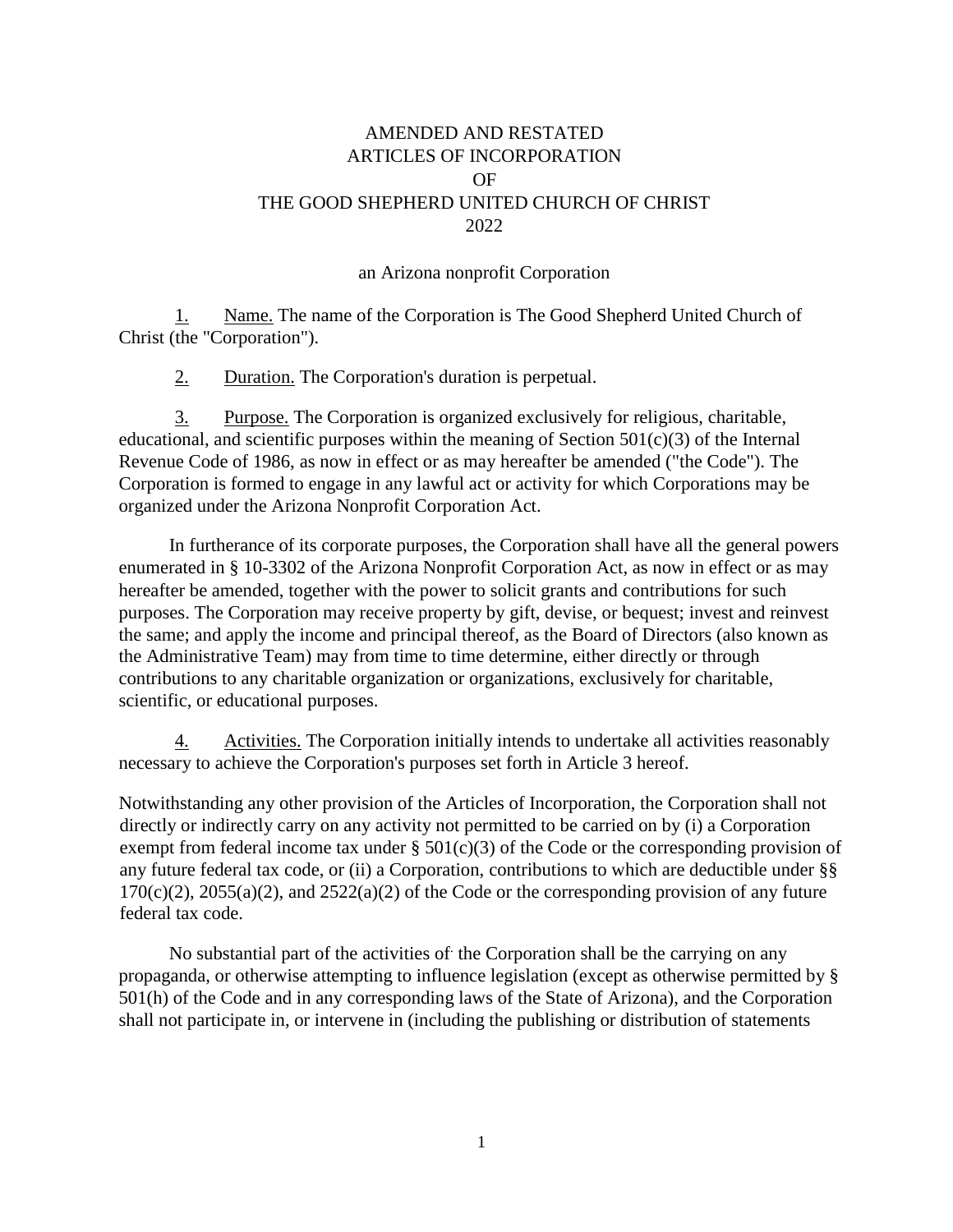concerning) any political campaign on behalf of (or in opposition to) any candidate for public office.

5. Statutory Agent. The name of the Corporation's statutory agent is Rev. Randy Mayer, and the street address of the statutory agent is 17750 S. La Cañada Drive, Sahuarita, AZ 85629. The Corporation's statutory agent may be changed at any time and for any reason by the Administrative Team.

6. Known Place of Business. The street address of the known place of business of the Corporation is 17750 S. La Cañada Drive, Sahuarita, AZ 85629.

7. Membership. The rights, qualifications, and procedures for admission of members, as that term is defined by A.R.S. § 10-3140(37) or any successor statute, and for continuation of membership, are to be set forth in the Bylaws. A member of a Corporation is not personally liable for the acts, debts, liabilities or obligations of the Corporation.

8. No Capital Stock. The Corporation shall have no capital stock.

9. Administrative Team. The affairs of the Corporation shall be directed by the Administrative Team, which shall serve as the board of directors as that term is defined in A.R.S. § 10-3140(7) or any such successor statute. There shall be at least three individuals serving on the Administrative Team at all times, who shall be elected or appointed as provided in the Bylaws. Individuals serving on the Administrative Team shall be considered directors of the Corporation as that term is defined in A.R.S. § 10-3140(20) or any such successor statute.

The current Administrative Team consists of five (5) individuals. The names and addresses of the persons currently serving on the Administrative Team are as follows:

Irene Little, 17750 S. La Cañada Drive, Sahuarita, AZ 85629 Mary Martin, 17750 S. La Cañada Drive, Sahuarita, AZ 85629 Rick Irvin, 17750 S. La Cañada Drive, Sahuarita, AZ 85629 Margaret Nagle, 17750 S. La Cañada Drive, Sahuarita, AZ 85629 Nancy Bowen, 17750 S. La Cañada Drive, Sahuarita, AZ 85629.

10. Corporation's Status as a Religious Organization. The Corporation is organized and operated primarily for religious purposes. Pursuant to A.R.S. § 10-3180, or any such successor provision of the Arizona Nonprofit Corporation Act, if at any time the Administrative Team determines that any provision of religious doctrine applies to the affairs of the Corporation and is inconsistent with the provisions of the Arizona Nonprofit Corporations Act on the same subject, the Church doctrine shall control.

11. Dedication and Distribution of Assets. No part of the net earnings of the Corporation shall inure to the benefit of, or be distributable to, any director or officer of the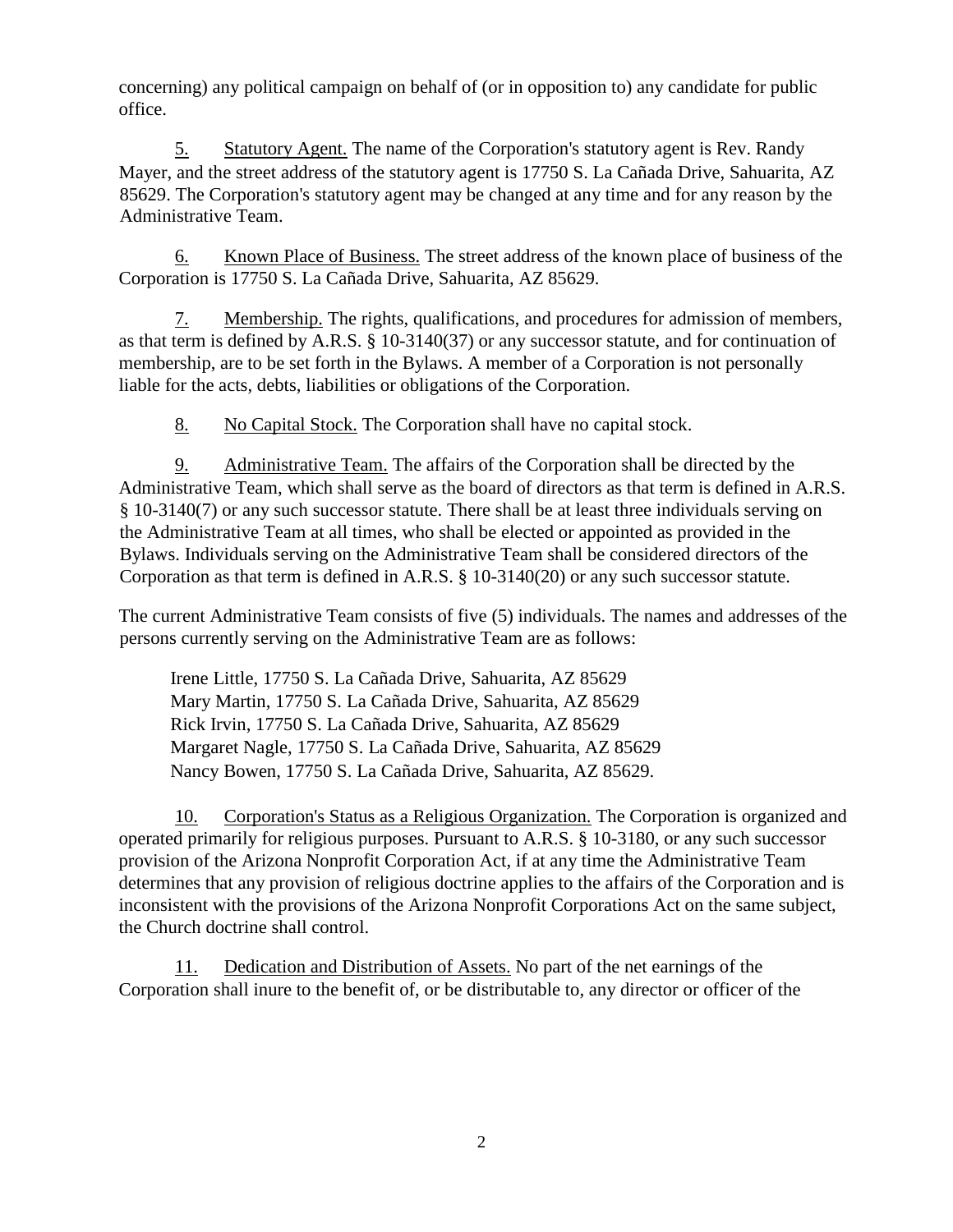Corporation or any other private person, except that the Corporation shall be authorized and empowered to pay reasonable expenses and reasonable compensation for services rendered and to make payments and distributions in furtherance of the purposes set forth in Article 3 hereof. During any period, or periods, of time as the Corporation may he treated as a "private foundation" pursuant to  $\S$  509(a) of the Code, the Corporation shall distribute its income at such time and in such manner so as not to become subject to the tax on undistributed income imposed by § 4942 of the Code (or the corresponding provision of any future federal tax code). The Corporation also shall not (i) engage in any act of self-dealing (as defined in § 4941 of the Code or the corresponding provision of any future federal tax code); (ii) retain any excess business holdings (as defined in § 4943(c) of the Code or the corresponding provision of any future federal tax code); (iii) make any investments, or otherwise acquire assets, in such manner so as to subject the Corporation to tax under § 4944 of the Code (or the corresponding provision of any future federal tax code); and (iv) make any taxable expenditures (as defined in § 4945(d) of the Code or the corresponding provision of any future federal tax code).

12. Distribution of Assets on Dissolution. Upon dissolution of the Corporation, after paying or making provision for the payment of all the liabilities and obligations of the Corporation and for necessary expenses of the Corporation, all assets and all property and interests of the Corporation, including any devise, bequest, gift or grant contained in any will or other instrument, in trust or otherwise, made before or after such dissolution, shall be distributed as follows: the parcel of land (and the improvements on that land) on which the church building and the Sahuarita Food Bank are located shall be distributed to the Sahuarita Food Bank, or any successor organization. All remaining assets (including other real estate and financial assets) shall be transferred to the Southwest Conference of the United Church of Christ, or any successor organization of the Southwest Conference of the United Church of Christ, to be used for the benefit of non-profits in the Sahuarita area, with priority given to local non-profits that reflect the mission priorities of theCorporation. Any recipient under this paragraph must qualify as exempt from taxation under section  $501(c)(3)$  of the Internal Revenue Code.

13. Indemnification. The Corporation shall indemnify each of its directors and officers, and may, at the sole discretion of the Corporation's Administrative Team, indemnify any of its employees or agents, to the fullest extent permissible (a) under the provisions of A.R.S. §§ 10- 3850 through 10-3858, (b) under indemnification provisions of any successor amended statute, (c) as provided in the Bylaws of the Corporation; or (d) by any agreement adopted by the Administrative Team on behalf of the Corporation. Any member of an advisory board or church committee shall be entitled to all the same rights of indemnification as a member of the board of directors of the Corporation.

14. Director Liability. A director of this Corporation shall not be personally liable to the Corporation for monetary damages for any action taken or failure to take any action as a director, except for conduct described in clauses (a) through (d) of A.R.S. § 10-3202.B.1, or any successor amended statute. If the Arizona Nonprofit Corporation Law is amended to authorize further elimination or limitation of the liability of a director, then the liability of a director of the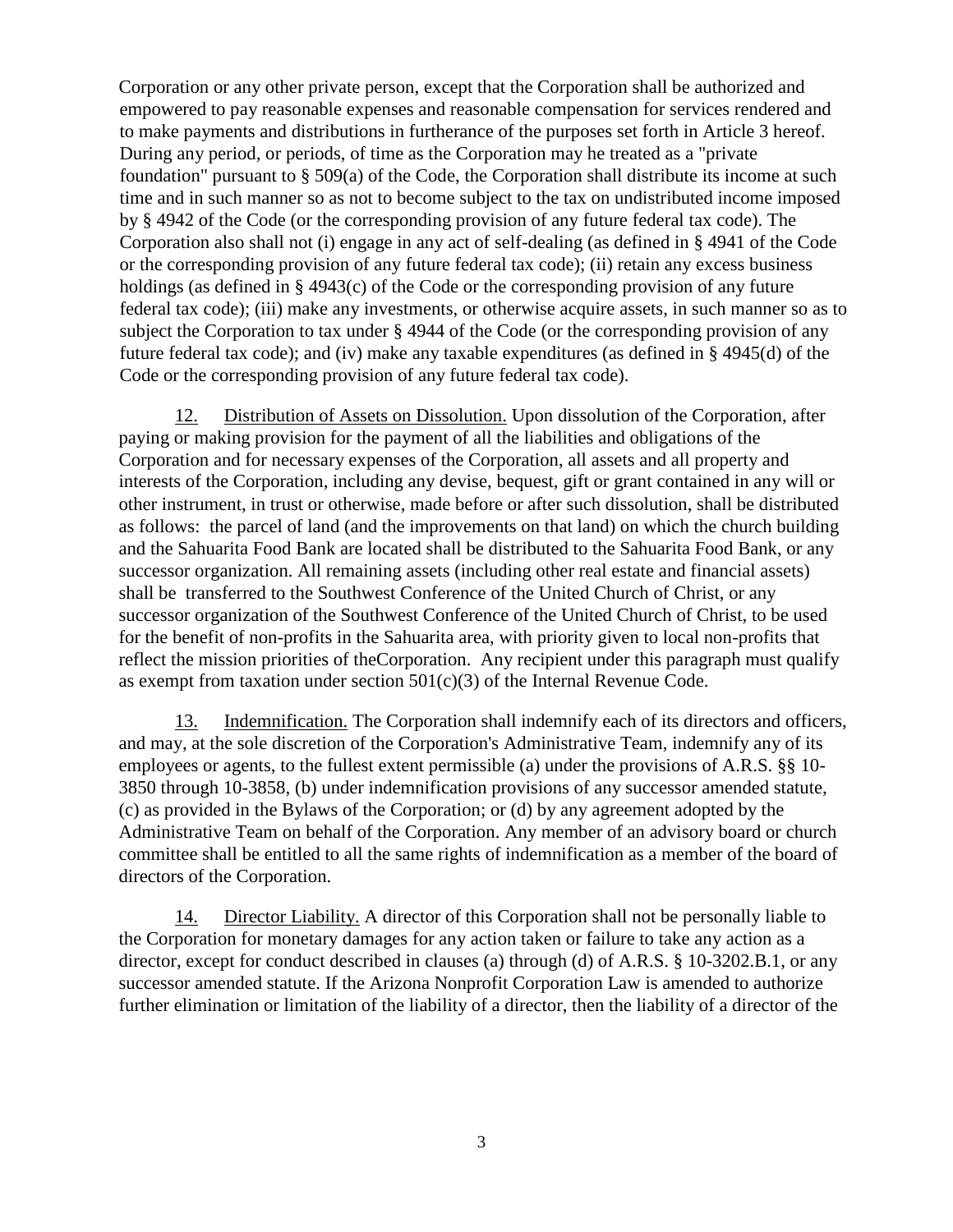Corporation shall be eliminated or limited to the fullest extent permitted by the Arizona Nonprofit Corporation Law as so amended. Any repeal or modification of this Article 14 shall not increase the liability of a director of the Corporation arising out of acts or omissions occurring before the repeal or modification becomes effective. Advisory board and committee members shall be treated as directors for purposes of this Article 14.

15. Amendment of Articles. Pursuant to A.R.S. § 10-11003(B), these Articles of Incorporation may be amended by a vote of a majority of the members present at a duly called meeting of the members.